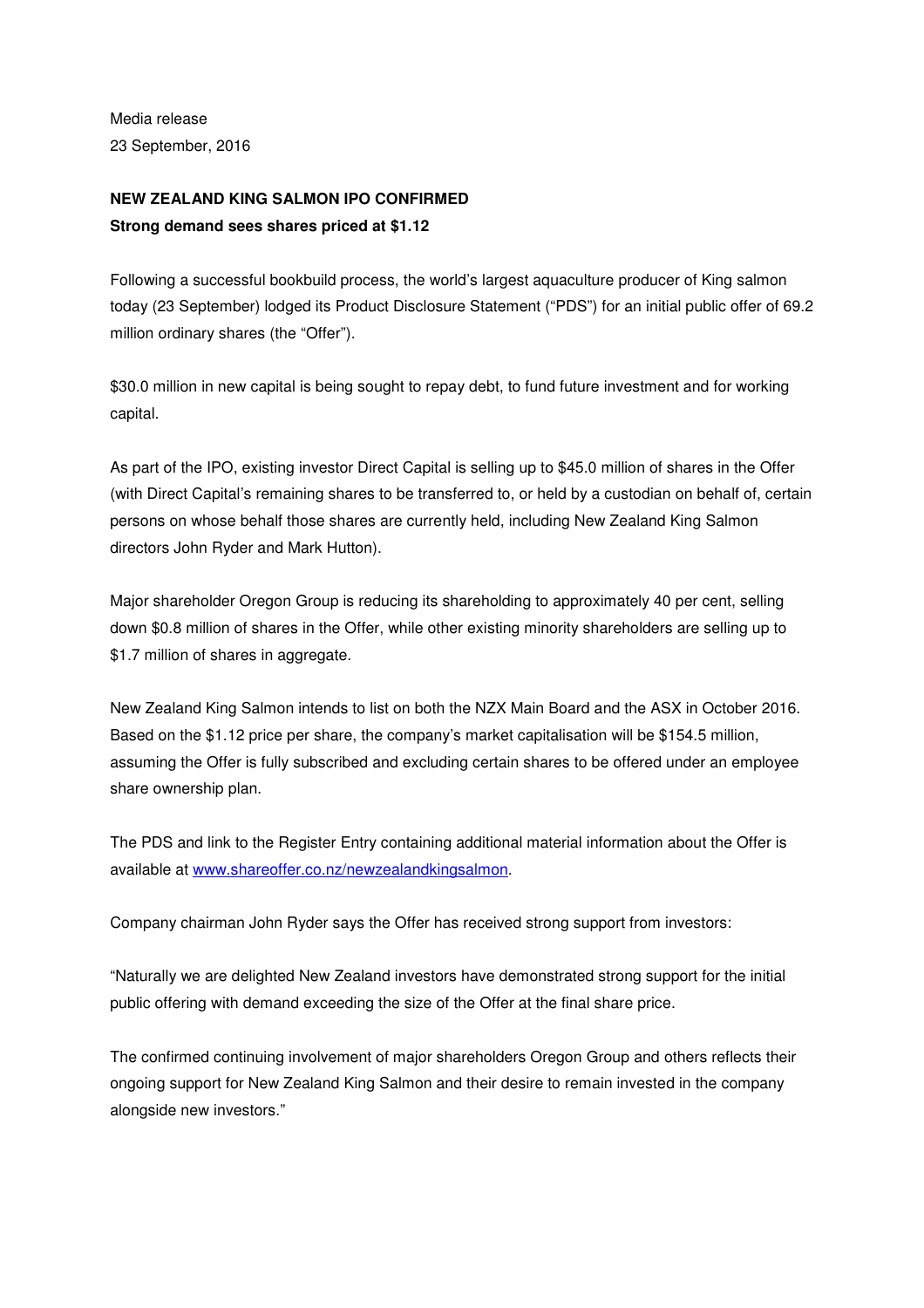Mr Ryder says shares have been allocated to institutions in New Zealand, Australia and Hong Kong, local Marlborough and Nelson Bays iwi, as well as a number of brokers on behalf of their New Zealand resident clients. A Priority Offer (as defined in the PDS) of \$1.5 million of shares is available to eligible residents in the Marlborough and Nelson Bays regions.

New Zealand King Salmon operates under three key brands: Ōra King, Regal and Southern Ocean. The company controls all elements of the value chain from breeding and growing to harvesting and processing, and has been selling salmon to consumers and chefs for more than 30 years.

It owns and operates eight seafarms in the Marlborough Sounds, harvesting and processing more than 6,000 MT of King salmon a year. Three new seafarms consented in 2014 are expected to enable the company to approximately double annual production over time.

The New Zealand salmon farming industry has been recognised as a global leader in sustainable seafood following New Zealand's 'Best Choice' accreditation in 2015 in the Monterey Bay Aquarium's globally respected consumer guide Seafood Watch.

In respect of the financial year to 30 June 2017, New Zealand King Salmon is forecast to generate revenues of \$130.1 million and pro forma operating EBITDA of \$19.2 million.

New Zealand King Salmon is expecting to declare dividends of \$5.0 million for the 2017 financial year, or 50 per cent of forecast pro forma operating net profit after tax, and \$5.6 million in 2018. It anticipates dividends will be fully imputed.

Investors can participate through either the Broker Firm Offer or the Priority Offer, which are expected to open on Monday 3 October 2016. Further information can be accessed through the Offer website, www.shareoffer.co.nz/newzealandkingsalmon.

The joint lead managers are First NZ Capital Securities Limited and Macquarie Capital (New Zealand) Limited (acting through its affiliates) ("Joint Lead Managers").

## **Important Notice:**

New Zealand King Salmon Investments Limited is the issuer of the shares to be issued under the offer to which this media release relates and certain of the shares are being offered by NZK Limited. A product disclosure statement for the Offer, which sets out the terms and conditions of the Offer, is available, and can be obtained by visiting www.shareoffer.co.nz/newzealandkingsalmon. Nothing in this media release constitutes an invitation to subscribe for, or an offer of shares, securities or financial products to any person, in any country other than New Zealand. This media release is not intended for general release and does not constitute an advertisement of the initial public offering in any country other than New Zealand.